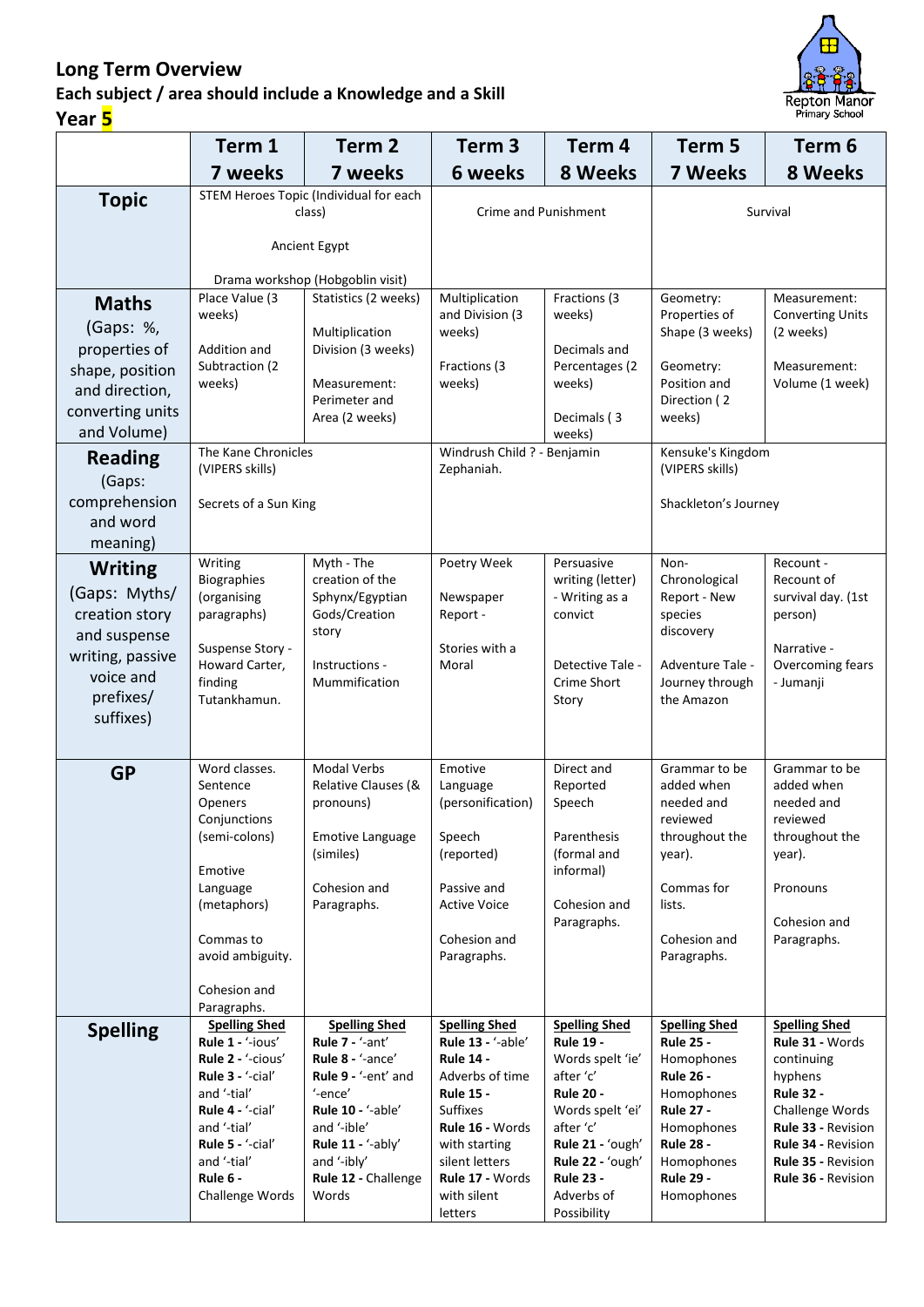|                  |                                        |                                          | <b>Rule 18 -</b>                  | <b>Rule 24 -</b>             | <b>Rule 30 -</b>                                |                                       |
|------------------|----------------------------------------|------------------------------------------|-----------------------------------|------------------------------|-------------------------------------------------|---------------------------------------|
|                  |                                        |                                          | Challenge Words                   | Challenge<br>Words           | Challenge<br>Words                              |                                       |
|                  |                                        |                                          |                                   |                              |                                                 |                                       |
| <b>Science</b>   | <b>STEM WEEK</b>                       | Forces - How to<br>build a pyramid.      | Properties and<br>changes of      | Properties and<br>changes of | <b>Living Things</b><br>and their               | Animals including<br><b>Humans</b>    |
|                  | Earth and Space                        | Pulleys - forces                         | materials - Crime                 | materials                    | Habitats                                        |                                       |
|                  | - what did the                         | recap. Make a                            | scene                             |                              |                                                 |                                       |
|                  | Ancient<br>Egyptians                   | pulley system to<br>build a pyramid.     | investigation                     |                              |                                                 |                                       |
|                  | believe?                               |                                          |                                   |                              |                                                 |                                       |
| <b>Computing</b> | Multimedia-                            | Programming-                             | Computer                          | Handling Data-               | Programming-                                    | Multimedia-                           |
|                  | Vector drawing<br>(Pyramids and        | Selection in<br>Quizzes                  | Systems and<br>Networks-          | Flat file<br>database        | Repetition in<br>games                          | Video editing<br>(survival day)       |
|                  | tombs?)                                | (End of topic                            | Sharing                           | (Crime Scene                 |                                                 |                                       |
|                  |                                        | quizzes)                                 | information                       | Skills)                      |                                                 |                                       |
|                  |                                        |                                          | (Crime Scene<br>Investigators)    |                              |                                                 |                                       |
| <b>History</b>   | <b>Ancient Egyptians</b>               |                                          | Notable figures in History -      |                              | Famous Explorers - The discovery of             |                                       |
|                  | (reliability of sources)               |                                          | <b>Windrush Generation?</b>       |                              | different continents, islands and<br>countries. |                                       |
|                  | Egypt - Human+                         | Compare and                              | Comparing                         |                              | Locate the                                      | Use fieldwork to                      |
| Geography        | Physical                               | contrast physical                        | developed and                     |                              | world's                                         | observe,                              |
|                  | Geography                              | geography of a                           | underdeveloped<br>countries, what |                              | countries, using                                | measure, record<br>and present the    |
|                  | (map skills,<br>locational skills)     | region of the<br>United Kingdom, a       | it means and                      |                              | maps to focus<br>on Europe.                     | human and                             |
|                  |                                        | region in a                              | where are these                   |                              |                                                 | physical features                     |
|                  | River Nile -<br>Human +                | European country,<br>and a region within | located (map<br>work). Link to    |                              | Use the eight<br>points of a                    | in the local area<br>using a range of |
|                  | Physical                               | North or South                           | crime and                         |                              | compass, four                                   | methods,                              |
|                  | Geography                              | America.                                 | punishment -                      |                              | and six-figure                                  | including sketch                      |
|                  | (fieldwork skills)                     |                                          | human rights<br>around the        |                              | grid references,                                | maps, plans and                       |
|                  |                                        |                                          | world.                            |                              | symbols and key                                 | graphs, and<br>digital                |
|                  |                                        |                                          |                                   |                              |                                                 | technologies.                         |
| <b>DT</b>        |                                        | Food from<br>different cultures -        | Pulleys - forces<br>recap. Make a |                              | Food<br>Technology -                            | Whittling                             |
|                  |                                        | design a menu or                         | system to build                   |                              | Survival Snacks +                               |                                       |
|                  |                                        | meal (savoury).                          | torture devices.                  |                              | Packaging                                       |                                       |
| Art              | Paper Making                           | Batik designs on<br>Hieroglyphics        |                                   | Street Art -<br>Spray paints |                                                 | Observation<br>drawing and            |
|                  |                                        |                                          |                                   |                              |                                                 | painting. The art                     |
|                  |                                        |                                          |                                   | (artist visit)               |                                                 | of looking.                           |
| <b>RE</b>        | Religions of the<br>world (diversity). | Sikhism - Guru<br>Nanak's birthday       | Hinduism (Holi<br>festival)       | Judaism<br>(Passover)        | Islam (Eid)                                     | Buddhism (animal<br>reincarnations,   |
| (Discovery       | Pupil Voice                            | and Maghi Festival                       |                                   |                              |                                                 | mental health)                        |
| RE)              | Religions of                           | (Jan)                                    |                                   |                              |                                                 |                                       |
| <b>PE</b>        | Egypt.                                 |                                          | Floor                             | Dodgeball                    | Cricket                                         | <b>Floor Gymnastics</b>               |
| (discrete $-$    | <b>Athletics</b>                       | Handball                                 | Gymnastics                        |                              |                                                 |                                       |
|                  | *1 week                                |                                          |                                   |                              |                                                 |                                       |
| PE LTP)          | swimming                               |                                          |                                   |                              |                                                 |                                       |
| <b>Games</b>     | Rounders<br>(hitting a ball,           | Hockey<br>(dribbling,                    | Netball                           | Tennis                       | <b>OAA</b>                                      | Tag Rugby                             |
| (discrete –      | fielding, catch                        | shooting,                                |                                   |                              |                                                 |                                       |
| PE LTP)          | and throw)                             | defending)                               |                                   |                              |                                                 |                                       |
| <b>MFL</b>       | Core Unit 1                            | Core Unit 2                              | Core Unit 3                       | Unit A                       | Unit B                                          | Unit C                                |
|                  | Recap                                  | -Saying the days of                      | -Identifying body                 | -Saying animal               | -Naming                                         | -Saying how they                      |
| (discrete $-$    | -Greeting each<br>other                | the week<br>-Naming colours              | parts<br>-Counting up to          | vocabulary<br>-Asking about  | common foods<br>-Expressing likes               | travel to school<br>-Naming places in |
| <b>MFL LTP)</b>  | -Introducing                           | -Counting and                            | 31                                | pets                         | and dislikes                                    | school                                |
|                  | themselves                             | writing to 20                            | -Identifying                      | -Describing                  | -Saying what                                    | -Listing the                          |
|                  | -Counting up to<br>20                  | -Naming<br>countries/intercult           | items of clothing<br>-Naming the  | animals using<br>adjectives  | they are eating<br>-Naming cutlery              | contents of their<br>pencil case      |
|                  | -Introducing                           | ural topic                               | months of the                     | -Using                       | -Saying what                                    | -Telling the time                     |
|                  | their immediate                        | -Expressing likes                        | year                              | prepositions                 | they would like                                 | Naming sch                            |
|                  | family                                 | and dislikes                             |                                   |                              | to have                                         |                                       |